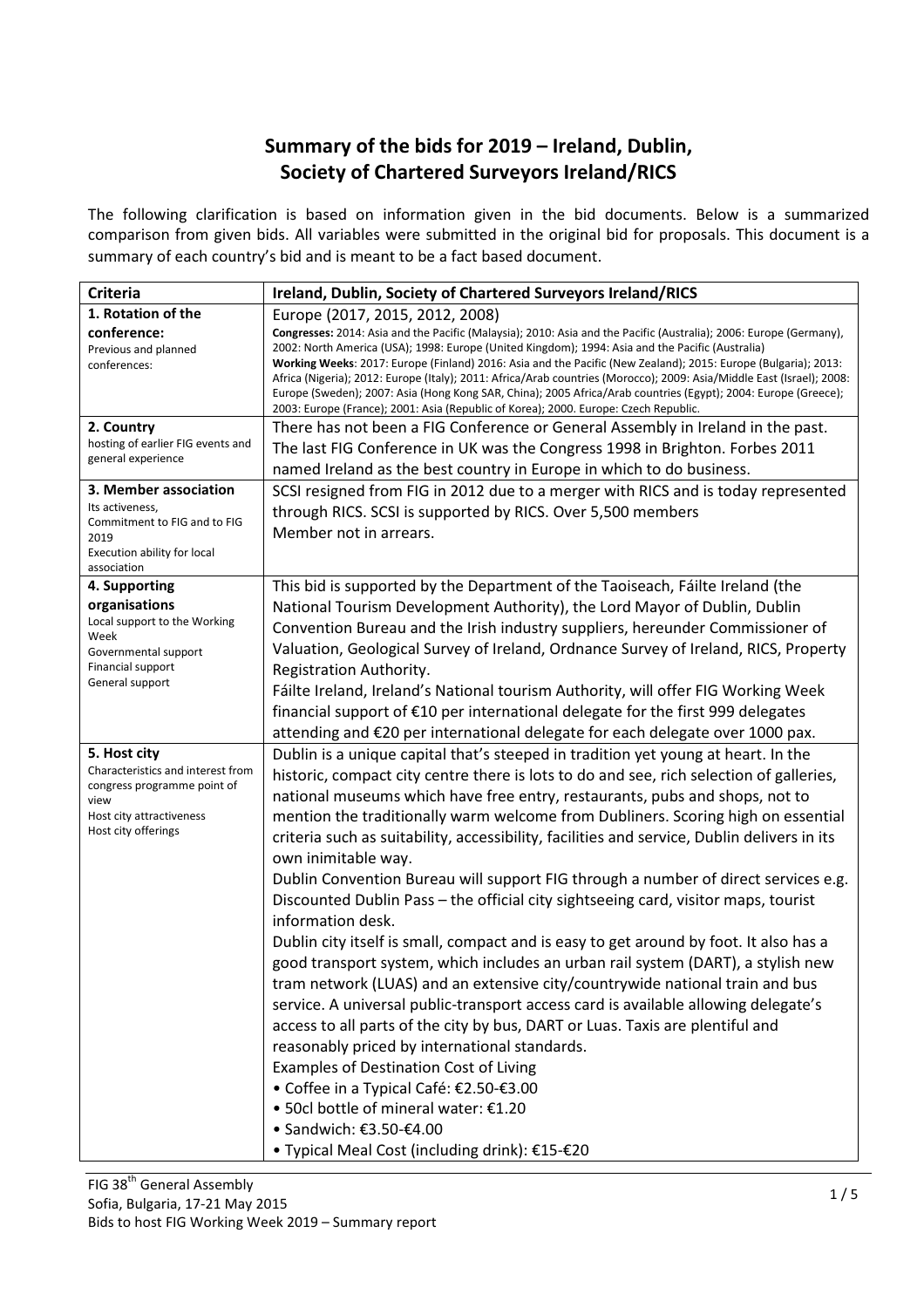| <b>Criteria</b>                                     | Ireland, Dublin, Society of Chartered Surveyors Ireland/RICS                           |
|-----------------------------------------------------|----------------------------------------------------------------------------------------|
| 6. Venue                                            | The Convention Centre Dublin (CCD). Built 2010. The CCD has won 25 major               |
| Price/affordability<br>Location of venue            | industry awards since opening in September 2010. The venue is suitable for a FIG       |
| Internet availability                               | Working Week in both number and size of conference rooms                               |
| Suitability of rooms, size of                       | 6 Spacious foyer areas - with views of Dublin City, bay and mountains on upper         |
| venue, structure and layout of<br>the venue         | foyer levels,                                                                          |
| Catering                                            | New technology and wi-fi throughout                                                    |
| Value for money                                     |                                                                                        |
| Hotels nearby<br>Facilities for exhibition          | <b>Public Transportation to Convention Centre</b>                                      |
|                                                     | Bus: Typical bus journey from city centre to Convention Centre - 70c.                  |
|                                                     | LUAS: Typical LUAS Journey Zone 1 - €1.80                                              |
|                                                     | Integrated Ticket for bus, train & LUAS - €10.00 (includes €5 credit).                 |
|                                                     | Delegate discounts will be made available.                                             |
|                                                     | Dublin City Bikes: 3 day ticket - €2.00                                                |
|                                                     | Taxi: Typical taxi fare from city centre to Convention Centre - €8.00                  |
| 7. Accessibility                                    | Ireland, located on the edge of Europe, is less than an hour from London, less than    |
| Flight connections                                  | two hours from Paris or Brussels and five hours from the east coast of the US by       |
| Several access possibilities                        | air. Dublin airport is the 11th largest in Europe in terms of international traffic,   |
| Security<br>Visa issues                             | which has more than 175 destinations served by 57 scheduled airlines. A new            |
| Air fare to destination                             | terminal opened in 2010, increased its capacity to well over 30 million passengers     |
|                                                     | a year. Dublin Airport is located 12km north of Dublin city centre. Dublin Port        |
|                                                     | Tunnel cuts journey time from the airport to the city centre, to 12-15 minutes.        |
|                                                     | Taxis are readily available for hire outside the airport (a taxi journey into the city |
|                                                     | centre from the airport should cost approximately €25).                                |
|                                                     | Visa applications are on-line using the AVATS on-line facility. Citizens of certain    |
|                                                     | countries require a visa to travel to Ireland. Applicants should note that all non-EU  |
|                                                     | citizens, whether a visa is required or not, will be subject to ordinary immigration   |
|                                                     | controls at the port of entry. Dublin Convention Bureau will work closely with FIG,    |
|                                                     | the local organising committee and the Department of Foreign Affairs to ensure         |
|                                                     | that Visa applications are processed efficiently. Visas are not currently required by  |
|                                                     | EU Nationals, EFTA Nationals or USA, Canadian or Australian nationals, visitors are    |
|                                                     | required to have a valid passport. Information on nationalities requiring a VISA       |
|                                                     | may be obtained from any Irish Embassy or Irish Tourist Office.                        |
| 8. Safety and security                              | Political stability in the country. The Republic of Ireland is a parliamentary         |
| Political stability                                 | representative democratic republic. The present government is a coalition of Fine      |
| Airport safety                                      | Gael (a centre right to centrist party) and the Labour Party. The state operates       |
| City safety $-$ is it safe to move<br>around?       | under the Constitution of Ireland, which falls within the Liberal Democratic           |
| Political stability in country                      | tradition.                                                                             |
| (rating must be 3 or higher)                        | Diplomatic relations of Ireland are substantially influenced by its membership of      |
|                                                     | the European Union, although bilateral relations with the US and the UK are also       |
|                                                     | very important to Ireland. It is one of a group of smaller nations in the EU and has   |
|                                                     | traditionally pursued a nonaligned foreign policy. Ireland tends towards               |
|                                                     | independence in foreign policy, is not a member of NATO and has a long-standing        |
|                                                     |                                                                                        |
|                                                     | policy on military neutrality. Ireland is consistently the most pro-European of        |
|                                                     | EU member states, and is a founder member of the euro currency.                        |
|                                                     | Dublin is a safe and welcoming city.                                                   |
| <b>Proposed dates</b><br>Must meet FIG requirements | 29 April - 3 May 2019                                                                  |
| Following FIG statutes                              | 17-24 May 2019                                                                         |
| Practical dates                                     | 24-28 June 2019                                                                        |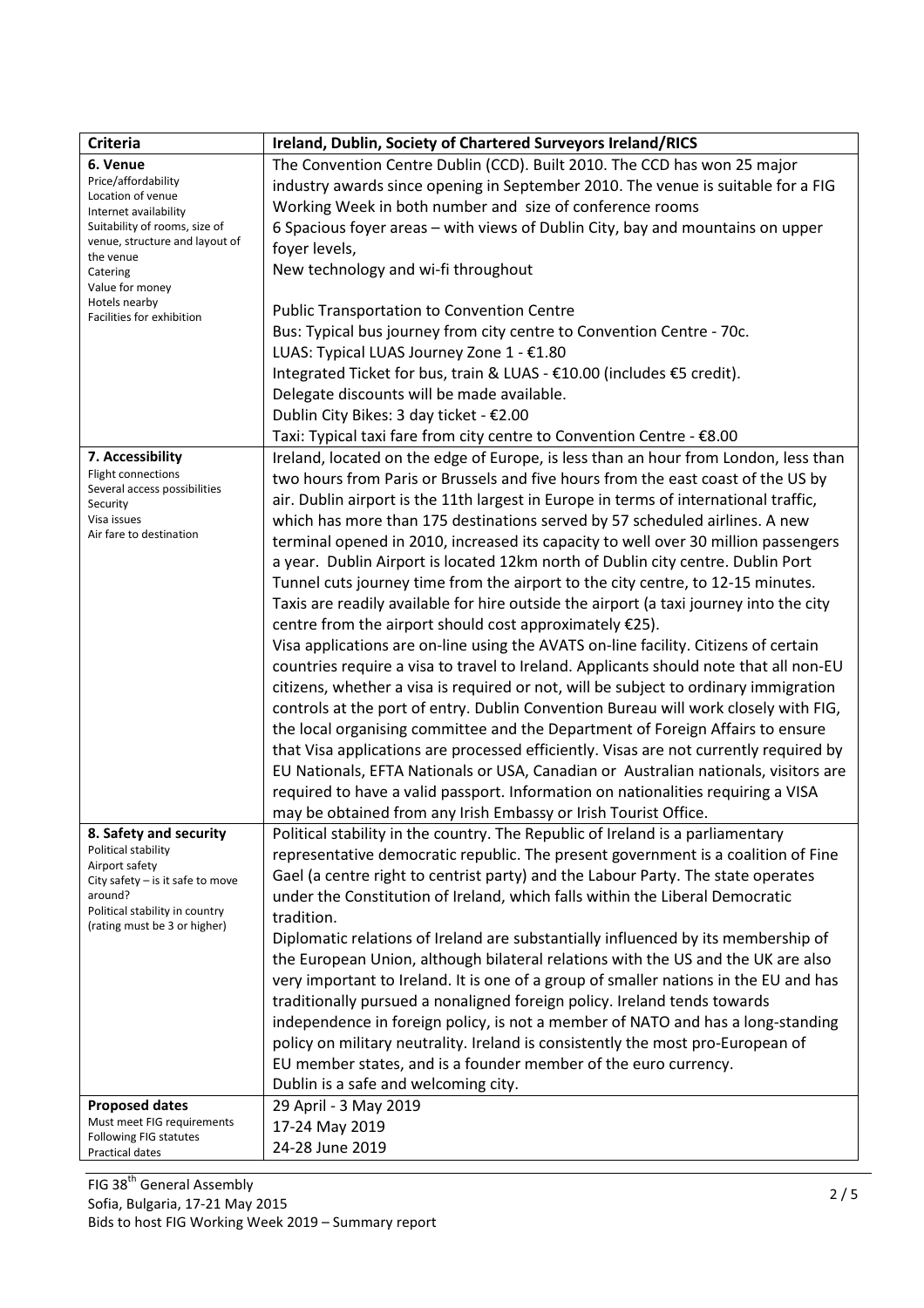| <b>Criteria</b>                                                                                                                                                                                | Ireland, Dublin, Society of Chartered Surveyors Ireland/RICS                                                                                                                                                                                                                                                                                                                                                                                                                                                                                                                                                                                                                                                                                                                                                                                                                                                                                                                 |
|------------------------------------------------------------------------------------------------------------------------------------------------------------------------------------------------|------------------------------------------------------------------------------------------------------------------------------------------------------------------------------------------------------------------------------------------------------------------------------------------------------------------------------------------------------------------------------------------------------------------------------------------------------------------------------------------------------------------------------------------------------------------------------------------------------------------------------------------------------------------------------------------------------------------------------------------------------------------------------------------------------------------------------------------------------------------------------------------------------------------------------------------------------------------------------|
| Availability of venue<br>Other conferences at same time                                                                                                                                        |                                                                                                                                                                                                                                                                                                                                                                                                                                                                                                                                                                                                                                                                                                                                                                                                                                                                                                                                                                              |
| 9. Technical programme<br>Coverage of all FIG Commissions,<br>Potential partners<br>Originality<br>Special ideas                                                                               | Nothing expressed in the bidding document.                                                                                                                                                                                                                                                                                                                                                                                                                                                                                                                                                                                                                                                                                                                                                                                                                                                                                                                                   |
| 10. Technical tours<br>Coverage of all FIG Commissions<br>Originality<br>Ideas proposed                                                                                                        | The Technical Tours will be organised to complement the FIG Working Week<br>experience and will visit organisations and sites of particular interest to FIG<br>delegates. Proposed tours: Ordnance Survey Ireland (OSi) is the National Mapping<br>Agency (NMA) of Ireland, Birr Castle Demesne houses an interactive science centre<br>which reveals the wonders of early photography, engineering and astronomy, Brú<br>na Bóinne is a World Heritage Site and is dominated by three well-known large<br>passage tombs, Knowth, Newgrange and Dowth with an additional ninety<br>monuments built some 5,000 years ago. The Dublin Institute of Technology (DIT) is<br>one of Ireland's largest and most innovative university-level institutions and the<br>new DIT City Centre Campus - Grangegorman - which will unify DIT's multiple city<br>centre campuses is currently under construction and will ultimately house all<br>20,000 students and 2000 members of staff |
| 11. Social programme<br>Attractiveness and variety<br>Proposals for dinners<br>Attractiveness of offered dinners<br>Proposals for tours<br>Is the program following the<br>overall FIG concept | A variety of proposals for the social programme that gives a broad insight in the<br>Irish culture, both old and new. Venue options are among others the Old Jameson<br>Distillery, Trinity College Dublin, founded in 1592, is the oldest university in<br>Ireland, The Guinness Storehouse and Dublin Castle.<br>A broad range of social tours are offered including walking tours in the old Dublin<br>centre, Sight Jogging Tour of Dublin, The Rebellion Walking Tour and The award<br>winning Dublin Walking Tour, Gaelic Games Experience, Dublin Tasting Trail,<br>delegates visit a range of bakeries, food halls, street markets, cheesemongers,<br>delicatessens and other speciality shops.<br>Also a range of pre and post tours are offered, incl Golfing                                                                                                                                                                                                      |
| 12. Attendance<br>Expectation of international,<br>regional and local attendance<br>Realistic number of international<br>and national participants                                             | 800-1200 conference delegates                                                                                                                                                                                                                                                                                                                                                                                                                                                                                                                                                                                                                                                                                                                                                                                                                                                                                                                                                |
| 13. Accommodation<br>Hotel costs<br>Value for money<br>Variation in hotel offers<br>Closeness to proposed venue<br>Transportation to venue                                                     | Dublin offers over 160 hotels with just over 18,000 beds, all approved by Fáilte<br>Ireland - The National Tourism Development Authority. Hotels range in price from<br>the luxury 5 star experience to more affordable budget accommodation. Visitors<br>can choose either city-centre hotels within walking distance or hotels in the leafy<br>suburbs of Dublin which can be easily accessed by bus, tram, train or taxi. Quite<br>many hotels near the conference venue.<br>Price range (single room)<br>5* 310-360 EUR<br>4* 175-240 EUR<br>3* 170-215 EUR<br>3* in city centre €100-€140 EUR                                                                                                                                                                                                                                                                                                                                                                           |
| 14. Finances<br>Estimate of surplus and financial<br>risks                                                                                                                                     | The budget seems realistic.<br>Balance based on 800 part: 38,152 EUR, 1000 part: 110,479, 1200 part: 182,806                                                                                                                                                                                                                                                                                                                                                                                                                                                                                                                                                                                                                                                                                                                                                                                                                                                                 |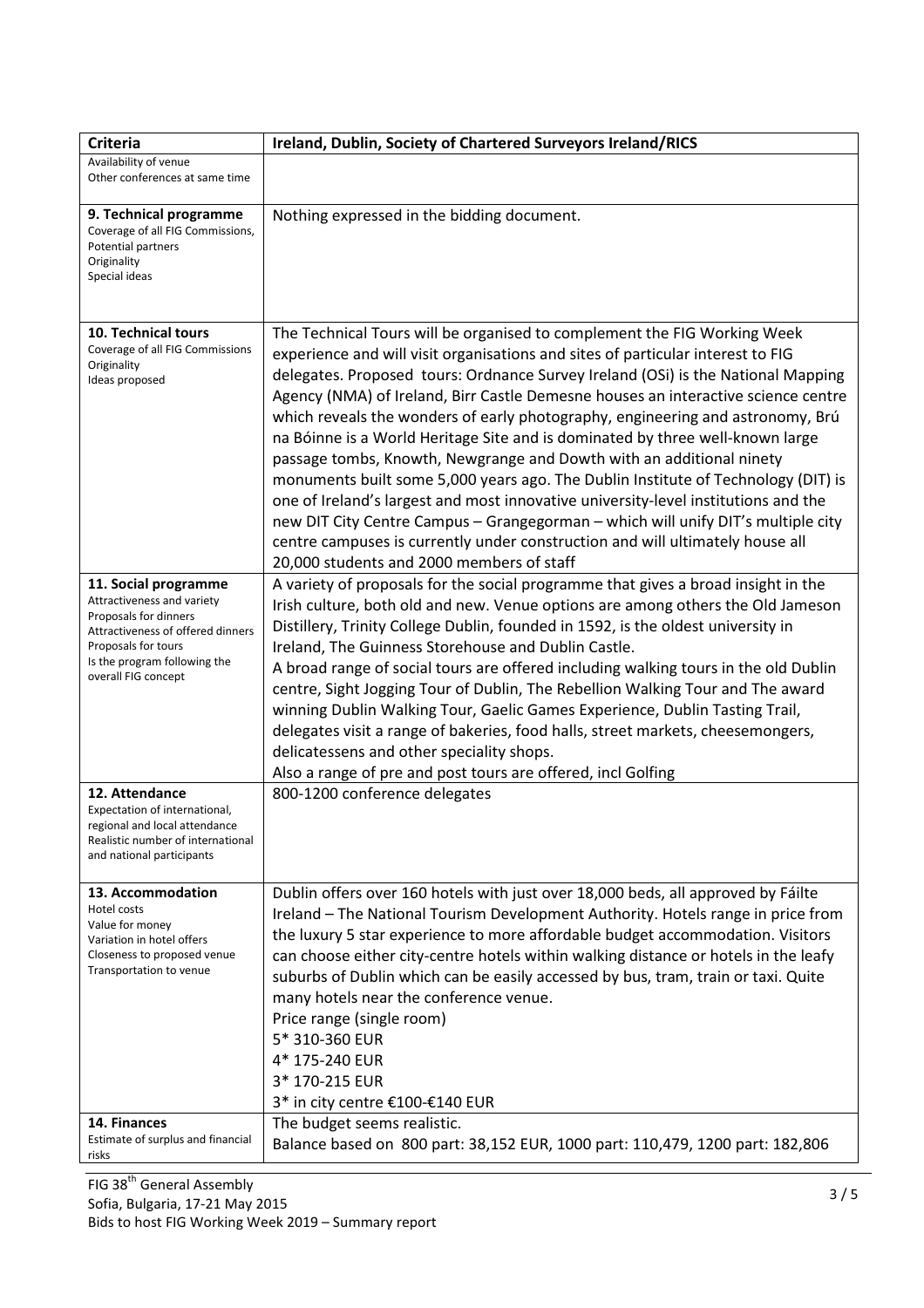| <b>Criteria</b>                                         | Ireland, Dublin, Society of Chartered Surveyors Ireland/RICS                        |
|---------------------------------------------------------|-------------------------------------------------------------------------------------|
| Realistic fees proposed                                 | Fees suggested:                                                                     |
| Fees in an acceptable price range<br>Difference between | Early bird: 610 EUR, Normal: 710 EUR, Late: 770 EUR, Students: 225 EUR, Acc. pers:  |
| international and national fees                         | <b>165 EUR</b>                                                                      |
| Realistic budget<br><b>Estimated revenue</b>            | Dinner fees suggested: gala dinner: 120 EUR, Irish evening 95 EUR                   |
| 15. Sponsorship                                         | There is a realistic budget for sponsorship and exhibition income and a quite large |
| Estimate sponsorship and                                | local engagement is expected.                                                       |
| exhibition income<br>Proposed income                    |                                                                                     |
| How realistic is proposed income                        |                                                                                     |
| Local sponsor offerings                                 |                                                                                     |
| Sponsor interest to conference<br>16. Why host          | Long and notable history of surveying and measurement from the carefully aligned    |
|                                                         | network of hill-top monuments constructed over 5,000 years ago, to the              |
| Reason for hosting                                      | completion of the world's first large-scale national mapping in the mid nineteenth  |
|                                                         | century and, in the last decade, the National Seabed Survey that ranks amongst      |
|                                                         | the largest marine mapping programmes undertaken anywhere in the world.             |
|                                                         | Meanwhile, Ireland has one of the most open economies in the world and most of      |
|                                                         | the major international IT companies have established bases in Ireland. At the      |
|                                                         | same time, young Irish graduates can be found bringing their skills and enthusiasm  |
|                                                         | to all corners of the world and, in many cases, returning home enriched             |
|                                                         | professionally and culturally by their time abroad.                                 |
| 17. Objectives and                                      | Ireland is at the forefront of innovation and technological advancement. The vision |
| outcomes                                                | to host the FIG working week 2019 would enable SCSI to maximise the opportunity     |
| Thought through why                                     | to go Beyond Borders - geographically, economically and professionally.             |
| conference should be held at<br>destination             |                                                                                     |
| Difference to other destinations                        |                                                                                     |
| Short term outcome                                      |                                                                                     |
| Long term outcome<br>18. Suggested theme                | 'Beyond Borders' reflects an aspiration towards a more inclusive surveying world.   |
| Thought of possible theme that                          | - politically                                                                       |
| fits to local/regional situation                        | - socially                                                                          |
|                                                         | - scientifically                                                                    |
|                                                         | There is a proposed logo                                                            |
| 19. Events organized in                                 | SCSI has co-ordinated the annual national and regional events for many years, incl  |
| the past three years                                    | Annual Dinner which was attended by in excess of 1200 in February this year; the    |
| How experienced is the host in                          | Annual Conference which was attended by c. 500 delegates in October of this year    |
| organising events                                       | as well as many other regional forums and events. SCSI has held events in many of   |
|                                                         | the city's top venues, including the Dublin Convention Centre. The SCSI is a        |
|                                                         | member of CEPI - the European Council of Real Estate Professions - SCSI is hosting  |
|                                                         | its annual general assembly in Dublin, for which we have organised interpretative   |
|                                                         | facilities and social activities, as well as hosting CEPI's working schedule.       |
|                                                         | Events organisation in the society is a key element of our operations and is        |
|                                                         | managed by the Innovation and Business Development Department.                      |
| 20. Major event planned                                 | Nothing expressed in the bidding document.                                          |
| in the proposed city in                                 |                                                                                     |
| 2017                                                    |                                                                                     |
| Many events might affect the<br>price level             |                                                                                     |
|                                                         |                                                                                     |
| 21. Initiatives for                                     | Convention Centre Dublin was the world's first carbon neutral convention centre.    |
| sustainable conference                                  | CCD has developed an environmental management policy to positively impact on        |